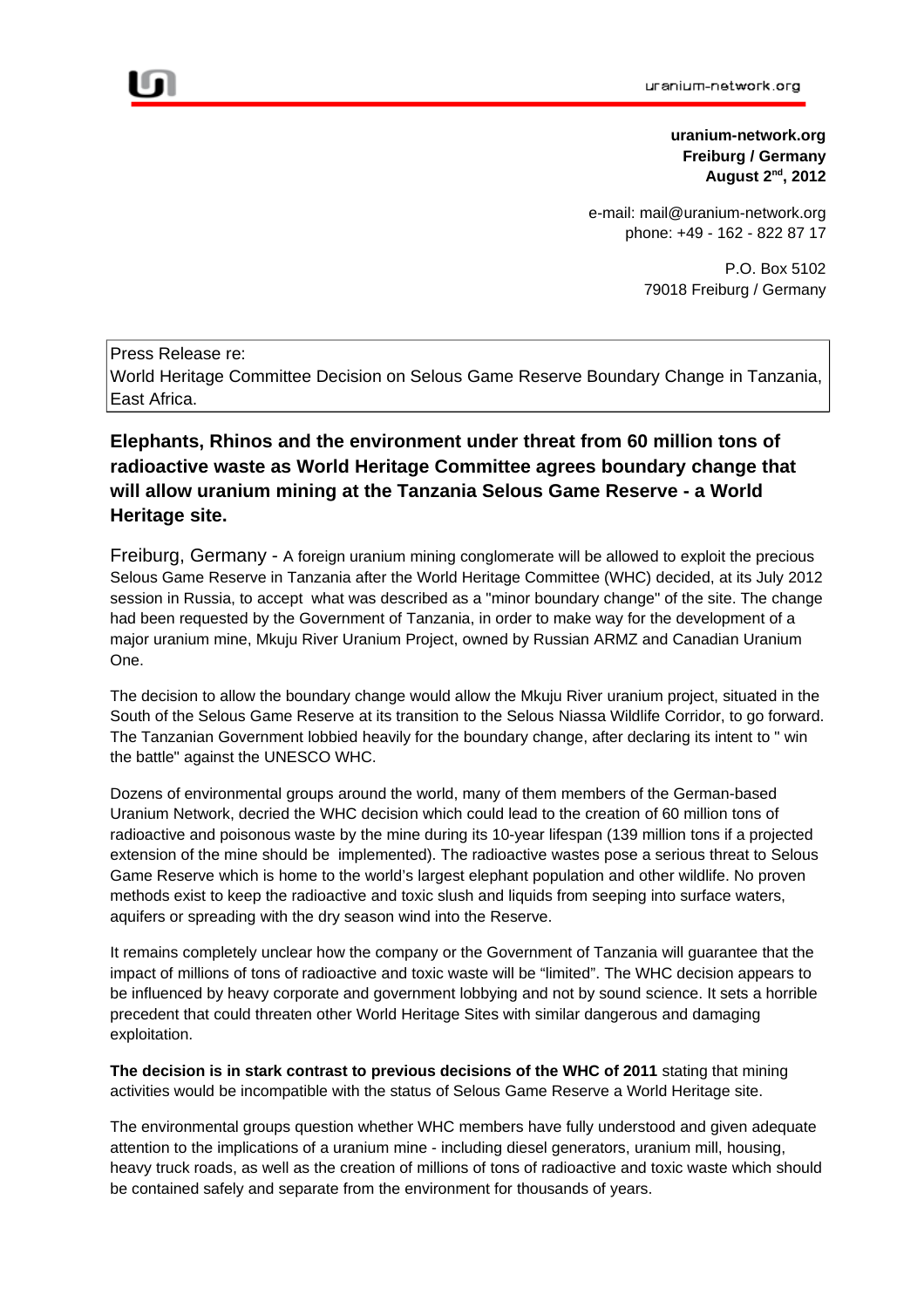

Uranium mining creates radioactive dust, contaminates waterways and groundwater aquifers and depletes often precious water supplies. Once abandoned, the radioactive contamination from the mines can persist for decades or even hundreds of years.

The WHC's decision was made at a time when Russia was chairing the WHC session in St. Petersburg, Russia; Mkuju River uranium project - which basically lives or dies with the decision on the boundary change - is majority owned by Russian ARMZ, a subsidiary of ROSATOM - who bought it from Australian Mantra Resources earlier in 2012.

The environmental groups urge the World Heritage Committee to reconsider its decision on the Selous Game Reserve Boundary Change and call upon the Government of Tanzania to refrain from licensing a uranium mine in Selous Game Reserve or on lands cut out from it.

### **Co-signatories**



Australia contact: Dave Sweeney Nuclear Free Campaigner Australian Conservation Foundation Floor 1, 60 Leicester St, CARLTON VIC 3053, Australia Ph +61 3 9345 1130 Mob +61 408 317 812 Fax +61 3 9345 1166 [D.Sweeney@acfonline.org.au](mailto:D.Sweeney@acfonline.org.au) **[http://www.acfonline.org.au](http://www.acfonline.org.au/)**



United States of America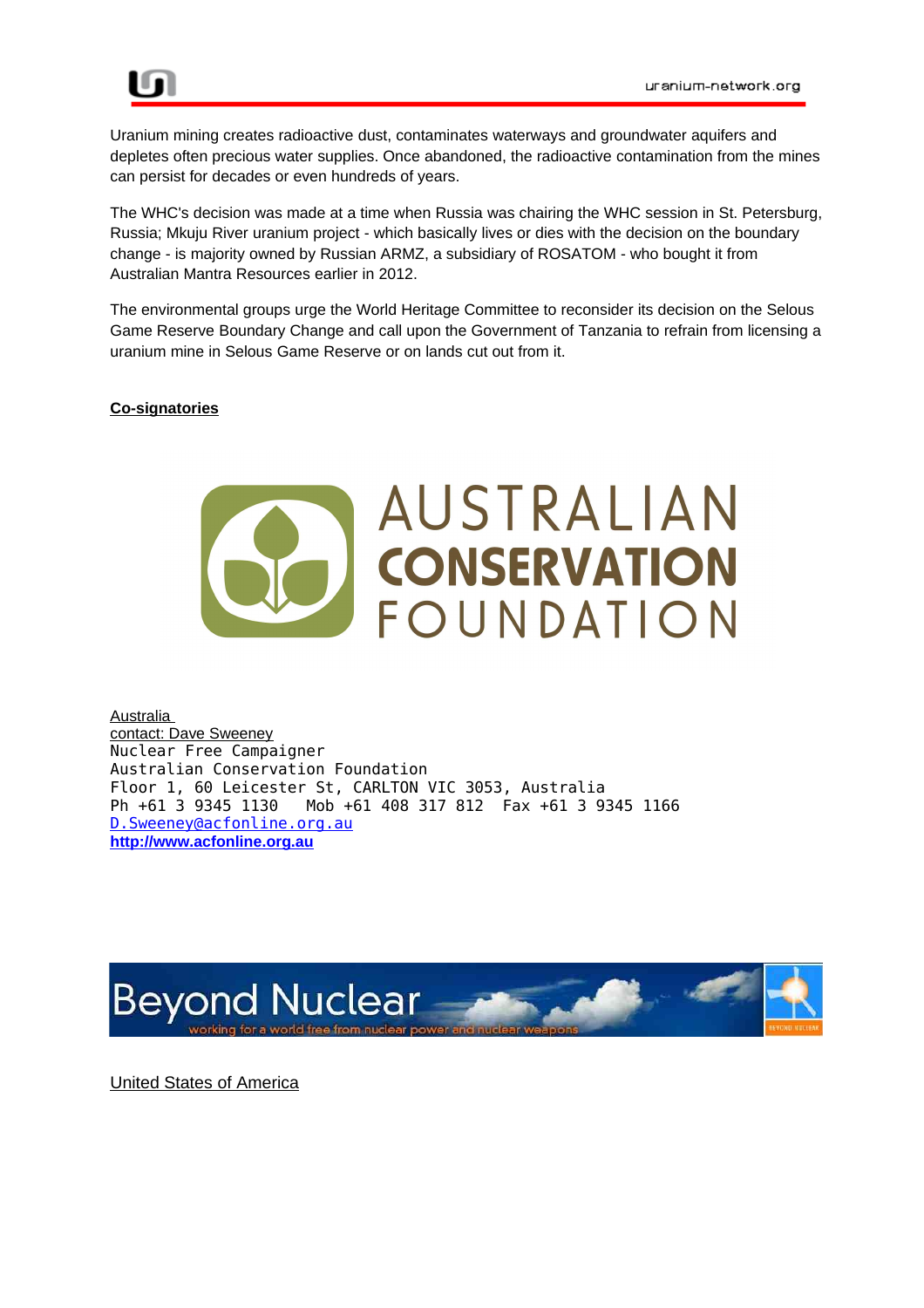

South Africa



 Civil Education is the Solution to Poverty and Environmental Management

Tanzania



Malawi



International

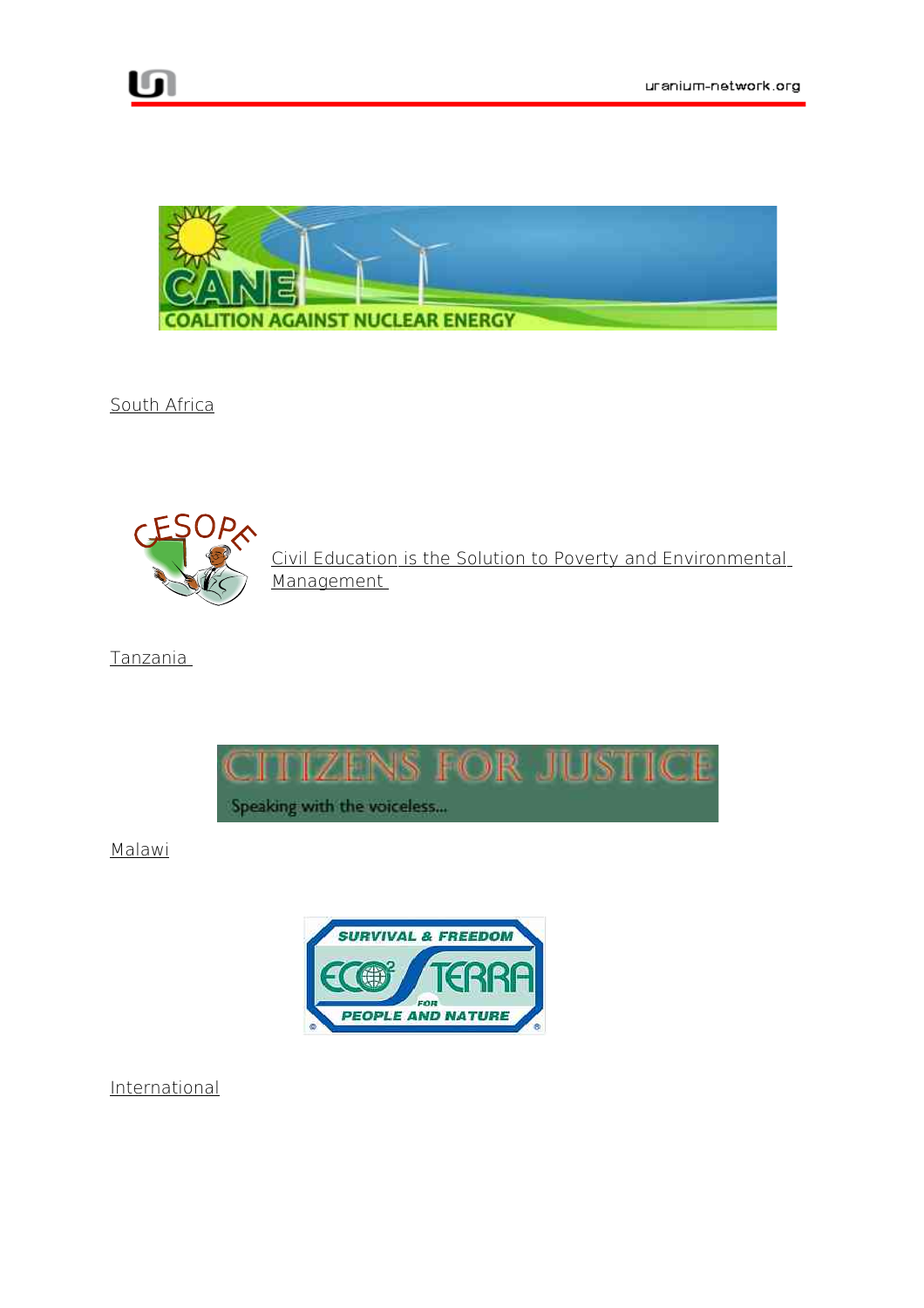

South Africa

Earthlife Africa, Namibia



 Foundation for Environmental Management and Campaign against Poverty

Tanzania



Federation for a Sustainable Environment

South Africa



Friends of Serengeti

Switzerland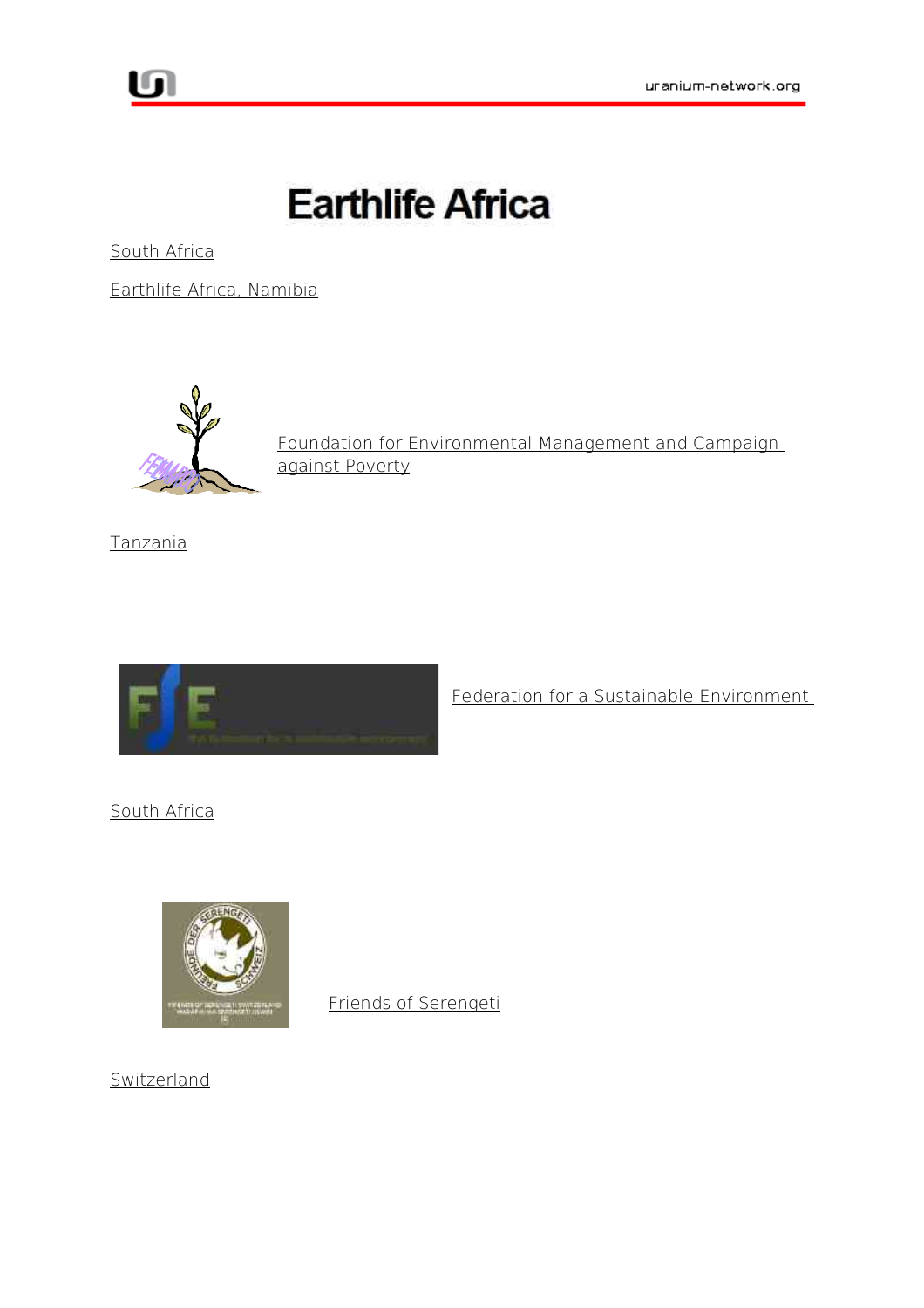





Australia



Switzerland



Legal And Human Right Centre

Tanzania



Physicians in Social Responsibilty, Switzerland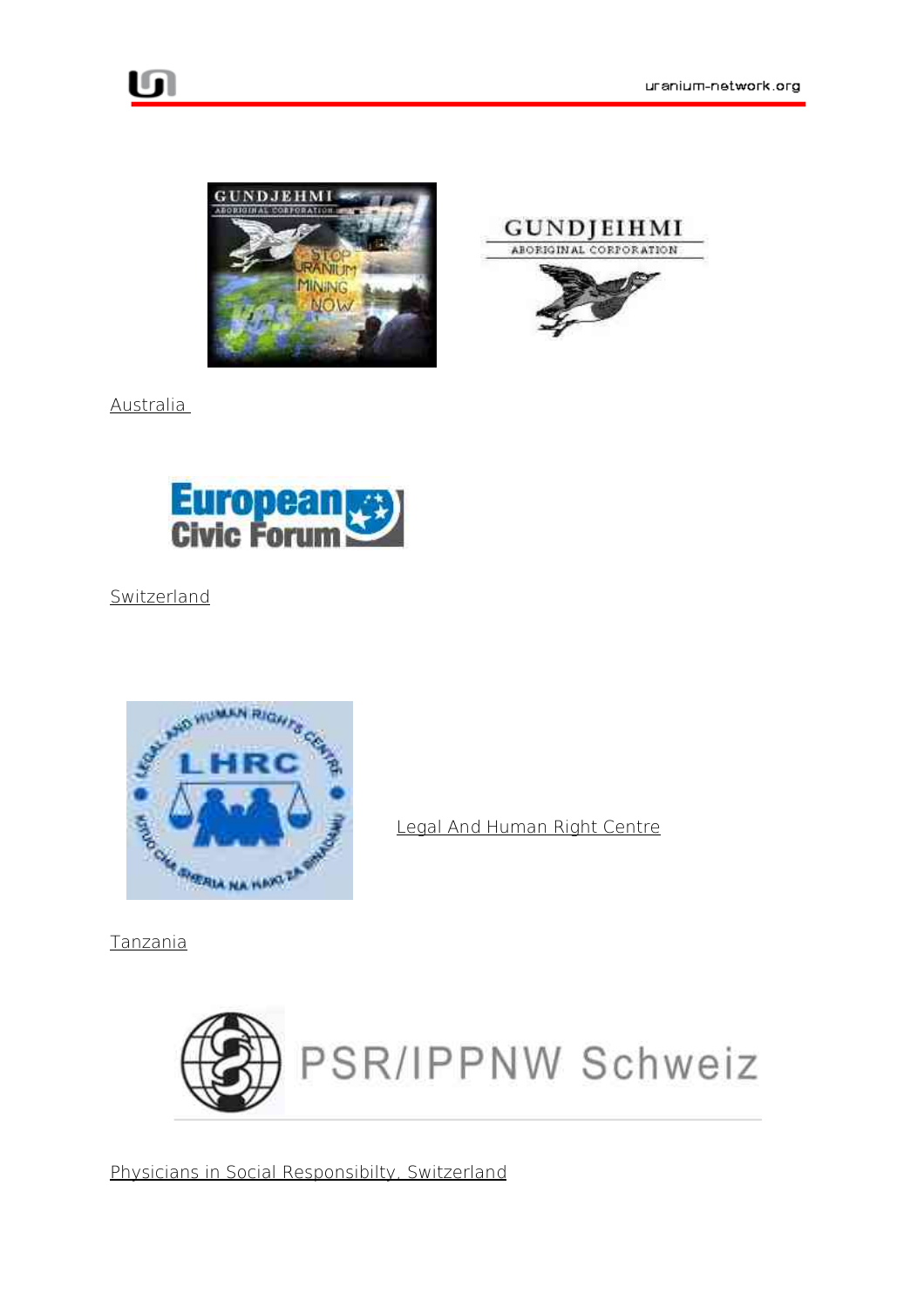## Pelindaba Working Group, South Africa



PHYSICIANS FOR GLOBAL SURVIVAL MÉDECINS POUR LA SURVIE MONDIALE CANADA

Canada

 $\mathbf{r}$ 



South Africa



Working Group Native Americans

Austria



**Germany**